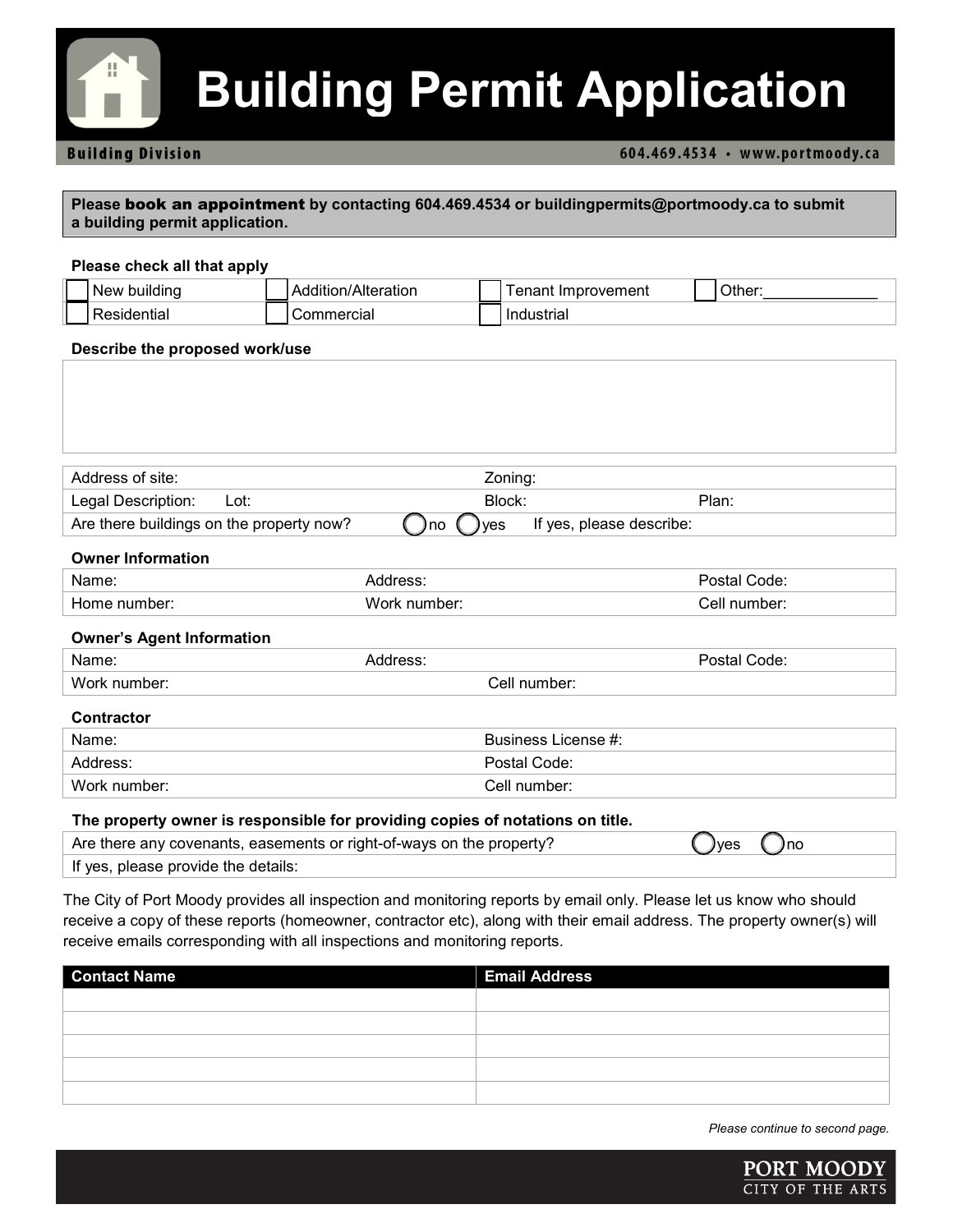### **City of Port Moody Building Bylaw 2019, No. 3200 Schedule 2 – Owner's Undertaking**

- 1. This undertaking is given by the undersigned, as the owner of the property described above, with the intention that it be binding on the owner and that the City will rely on same.
- 2. I confirm that I have applied for a building permit pursuant to "City of Port Moody Building Bylaw, 2019, No. 3200" (the "Bylaw") and that I have carefully reviewed and fully understand all of the provisions of the Bylaw and in particular, understand, acknowledge, and accept the provisions describing the purpose of the Bylaw, the conditions under which permits are issued, the disclaimer of warranty or representation and the limited extent of the scope of the Bylaw and inspections thereunder.
- 3. Without in any way limiting the foregoing, I acknowledge fully that it is my responsibility to ensure compliance with the *Building Code* and the Bylaw whether any work to be performed pursuant to the permit applied for is done by me, a contractor, or a registered professional.
- 4. I am not in any way relying on the City or its *Building Officials*, as defined under the Bylaw, to protect the owner or any other persons as set out in Part 3 of the Bylaw and I will not make any claim alleging any such responsibility or liability on the part of the City or its *Building Officials*.
- 5. I hereby agree to indemnify and save harmless the City and its employees from all claims, liability, judgments, costs, and expenses of every kind which may result from negligence or from failure to comply fully with all Bylaws, statues, and regulations relating to any work or undertaking in respect of which this application is made.
- 6. I am authorized to give these representations, warranties, assurance, and indemnities to the City.

| <b>Owner(s) Information</b> |              |  |  |  |
|-----------------------------|--------------|--|--|--|
| Name(s):                    |              |  |  |  |
| Address                     |              |  |  |  |
| Email:                      |              |  |  |  |
| Telephone number:           | Cell number: |  |  |  |

| <b>Owner(s) Authorization</b>                         |  |  |  |  |
|-------------------------------------------------------|--|--|--|--|
| This undertaking is executed by the owner this day of |  |  |  |  |
| Owner 1 / Authorized Signatory Name (print):          |  |  |  |  |
| Owner 1 / Authorized Signatory Signature:             |  |  |  |  |
| Owner 2 / Authorized Signatory Name (print):          |  |  |  |  |
| Owner 2 / Authorized Signatory Signature:             |  |  |  |  |

| <b>Witnessed by City Employee</b> |  |  |  |  |
|-----------------------------------|--|--|--|--|
| Signed in the presence of         |  |  |  |  |
| Witness Name (print)              |  |  |  |  |
| <b>Witness Signature:</b>         |  |  |  |  |